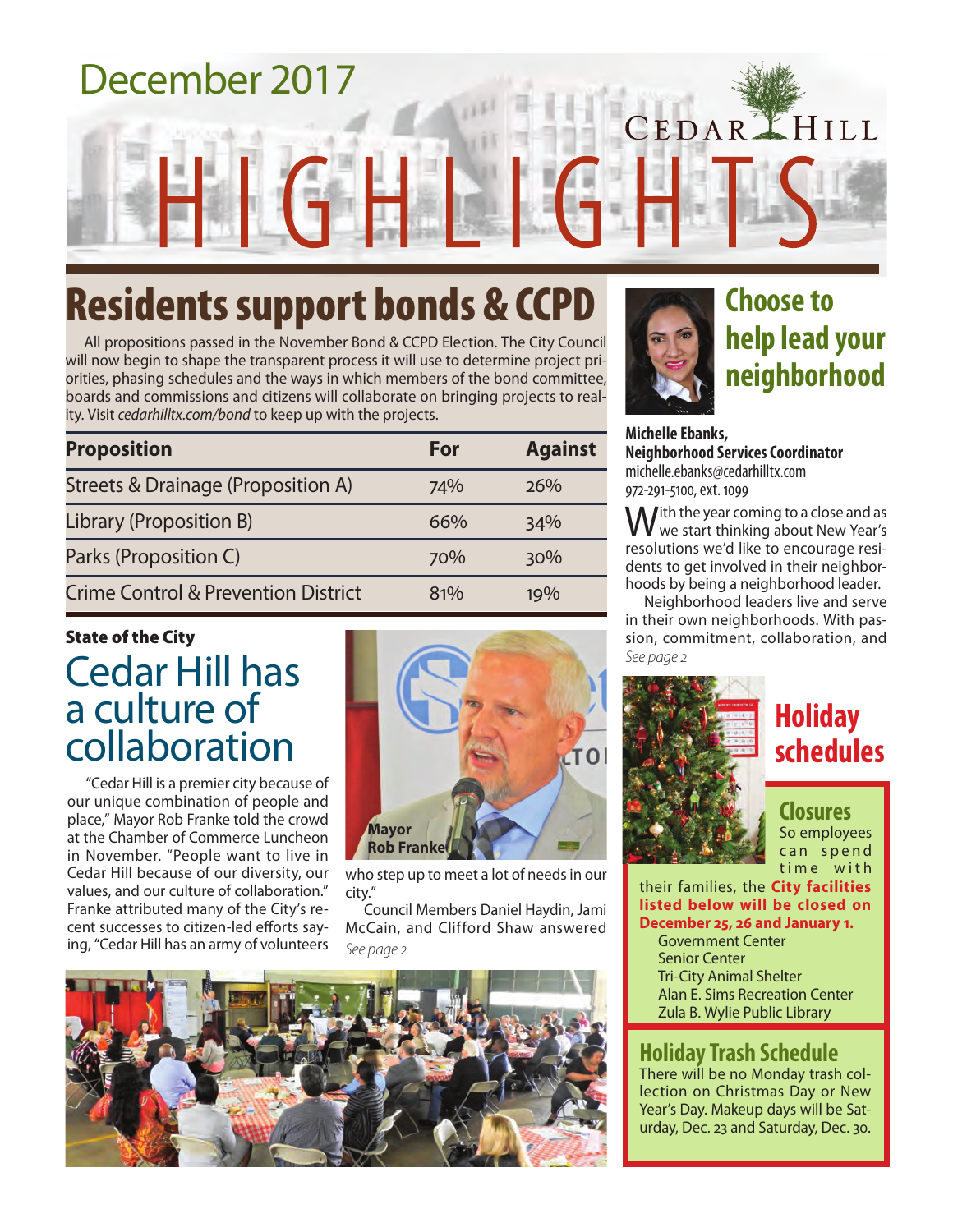#### **State of the City** From page 1

questions about the recently approved bond program, which includes funding for streets, parks, and a new public library. They shared that the City Council will work to keep the community engaged on the implementation and timelines of the projects.

The council members also discussed the extension of the Cedar Hill Crime Control & Prevention District approved in November, and expressed their commitment to community safety and outreach initiatives.

Mayor Franke concluded by encouraging the audience to be involved in the city through service on boards or in volunteer organizations. Residents interested in serving can find more information at *cedarhilltx.com/board.*

#### *From page 1* Choose to Help

hard work, they expand on the neighborhood vision and improve the quality of life in their own community.

Please join the Neighborhood Services Department for the first Neighborhood Leader Meet & Greet on Thursday, January 11 from 6 to 8 p.m. at Krave (329 W Belt Line Rd). You will be able to network with other neighborhood leaders, hear City updates and learn of opportunities for your neighborhood.

Help your neighborhood by signing up to be a neighborhood leader today!

Questions? Contact Neighborhood Services Coordinator Michelle Ebanks at michelle.ebanks@cedarhilltx.com or 972.291.5100 ext. 1099.



Need to make some room for all those anticipated Christmas gifts? Now's a great time for a garage sale. And the City can help you promote it.

Every week the City publishes a list of local garage sales at *cedarhilltx.com/1426/ Garage-Sales-List*. It's easy to register yours so you can get some extra exposure for your sale. Just visit *cedarhilltx. com/1420/Garage-Sale-Registration.*



### Firefighters train on live fire exercises

The Cedar Hill Fire Department conducted a series of live fire training events this fall at the City of DeSoto Fire Training Center. In a series of live fire training exercises, instructors set fire to buildings that were built for fire training. Instructors replicated three structure fire scenarios that firefighters may encounter in their community.

"Structure fires are low frequency, high risk events," said Cedar Hill's Captain Jason O'Neill. "It takes a lot of practice to hone your craft, and this type of training allows us to get that practice in a safe environment."

Cedar Hill partners with the cities of DeSoto and Duncanville on fire training initiatives. "We respond to events regionally", said O'Neill. "So it's not realistic to train with just Cedar Hill firefighters. When we respond, it will be with crews from Duncanville and DeSoto."

#### **Be fire smart this holiday season with these tips:**

**Make sure your live tree is at least 3 feet away from heat sources like fireplaces, radiators, space heaters, candles, or heater vents.**

**Water your live Christmas tree every day and dispose of it promptly after Christmas. (See below)**

**Inspect holiday lights each year before you put them up. Toss strands with frayed or pinched wires.**

**Make sure your tree does not block exits.**

**Keep candles at least 12 inches away from anything that burns.**



The City of Cedar Hill has made arrangements for recycling live Christmas trees. From **Monday, January 2 through Friday, January 12,** residents can drop off trees at bins located at **the Alan E. Sims Recreation Center and at Hillside Village.** Trees must be free of all ornaments, lights, tinsel, etc. For more information visit *cedarhilltx.com/trash.*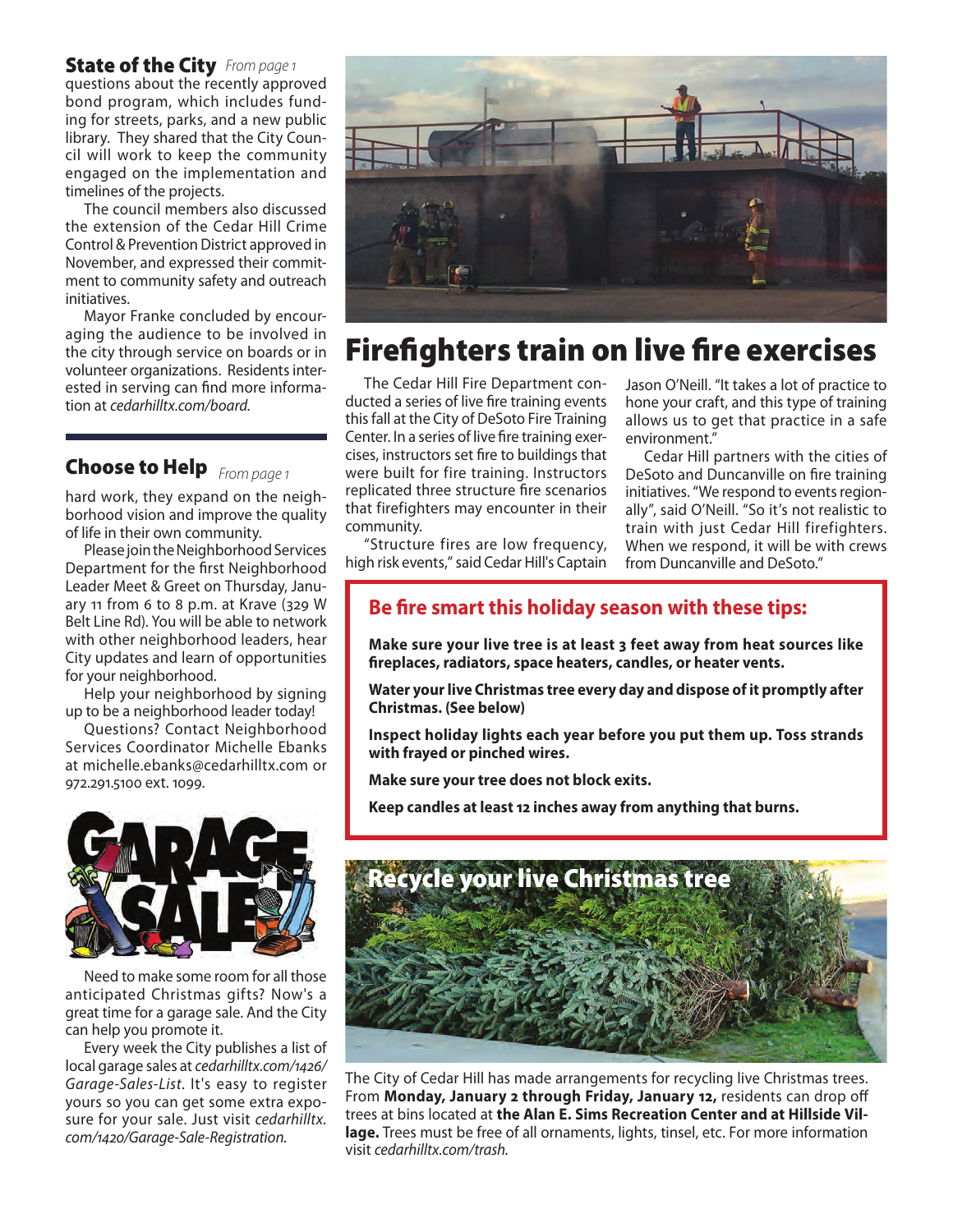

Carlos Pacheco received a Good Samaritan Award from City Council Member Daniel Haydin for his quick actions in helping a neighbor attacked by dogs.



Greg Hernandez was presented with a Citizen Life Saving Award from Fire Chief John Ballard for rescuing his neighbor from a house fire.



Hailee Beecham of Bray Elementary, center, received the November 2017 S.T.A.R. student award from the City Council.



Aiden Folks of Waterford Oaks Elementatary, center, received the November 2017 S.T.A.R. student award from the City Council.

*People* make it a community CALENDAR

*For the most up-to-the-minute information on events, check out the City's online calendars at cedarhilltx.com*

### December

#### **7 Holiday on the Hill featuring The Polar Express, 6-8 p.m., Historic Downtown**

Celebrate the holidays with us at the annual Holiday on the Hill celebration in Downtown Cedar Hill. We want to bring the magical story of The Polar Express to life with train rides, plenty of holiday kids activities, festive crafts, a reindeer petting zoo, live performances, photos with Santa, and the official lighting of the City of Cedar Hill tree. Kids are encouraged to wear their pajamas just like in the story. Sponsored by Resource One Credit Union.

**12 City Council Meeting, Government Center, T.W. "Turk" Cannady Room,** 6 p.m. Briefing Session, 7 p.m. City Council Meeting. Both meetings are open to the public. Agendas are available 72 hours before meetings at *cedarhillx.com/archive.aspx.*

**25-26 Government Center offices closed for Christmas holiday. Additional closings include the Senior Center, Tri-City Animal Shelter, Alan E. Sims Recreation Center and Zula B. Wylie Public Library.**

#### **27 Kwanzaa Food Fest**, **4 p.m., Zula B. Wylie Public Library**, **225 Cedar Street**

Bring the whole family to celebrate and learn more about the seven principles of Kwanzaa and enjoy traditional foods of the harvest. Learn more at *cedarhilllibrary.org*.

### January

**1 Government Center offices closed for New Year's Holiday. Additional City closings include the Senior Center, Tri-City Animal Shelter, Alan E. Sims Recreation Center and Zula B. Wylie Public Library.**

**9 & 23 City Council Meeting, Government Center, T.W. "Turk" Cannady Room, 6 p.m.** Briefing Session, 7 p.m. City Council Meeting. Both meetings are open to the public. Agendas are available 72 hours before meetings at *cedarhillx.com/archive.aspx.*

**15 Government Center offices closed for Martin Luther King, Jr. Day.**

#### **21 Dr. Martin Luther King, Jr. Celebration.**

Join us for a FREE community event in honor of Dr. Martin Luther King, Jr. Visit *cedarhilltx.com/mlk* for more information.



Have you seen a Good Samaritan? Help us celebrate the selfless acts of kindness of individuals to help make Cedar Hill an even better place. This community-based recognition

program honors citizens who demonstrate our values, offering exceptional service to those in need. Residents may nominate someone who serves our community and makes a difference in the lives of others. To nominate someone, visit c*edarhilltx.com/2280/Good-Samaritan-Award.*

Chamber of Commerce board members Steve Hendon, Amber Hatley, Vernon Folks and Executive Director Randall Chase received a proclamation recognizing Small Business Saturday from City Council Member Daniel Haydin.